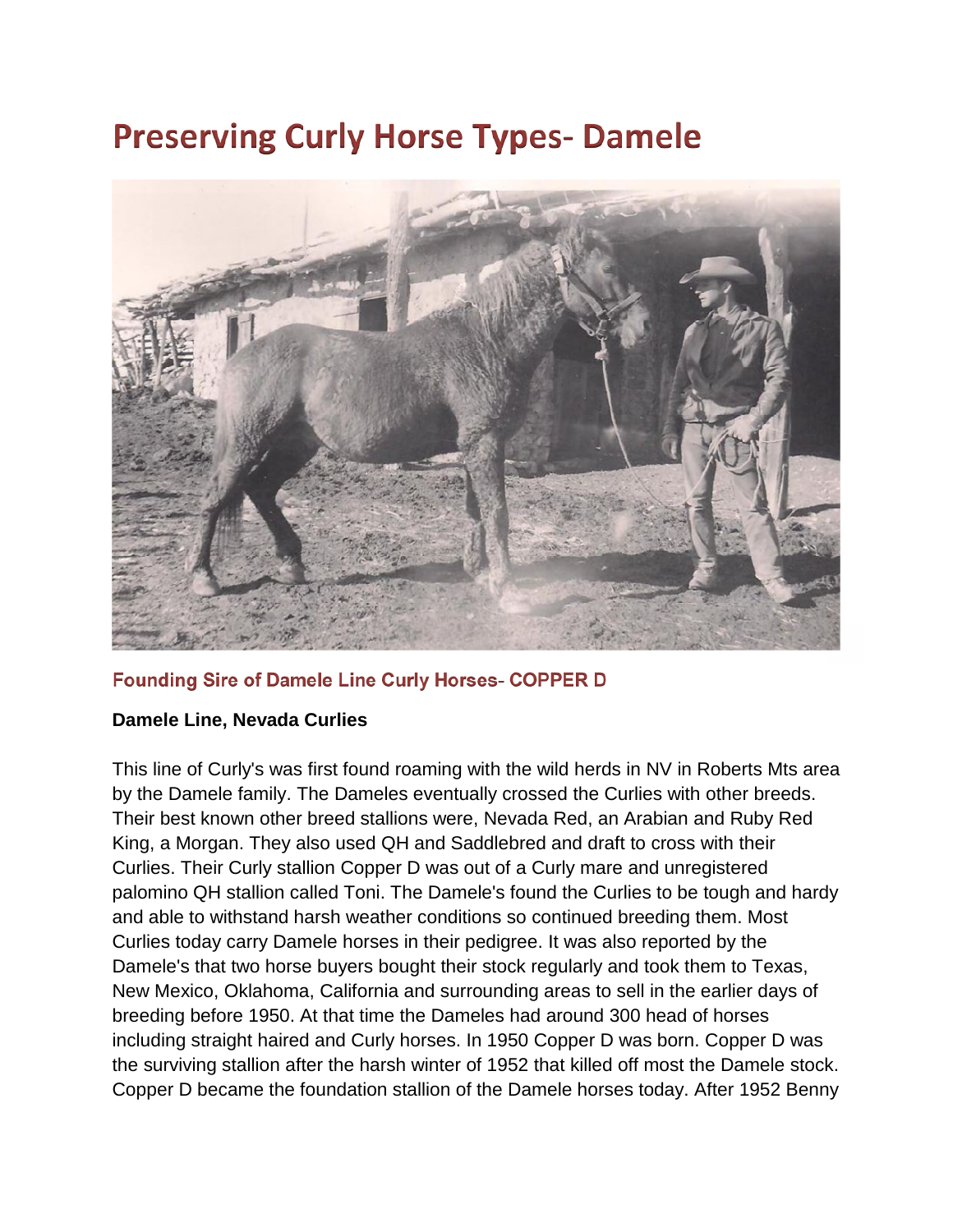bought a Saddlebred stallion from Idaho and used him to sire horses along with Copper D to build up the herd. The Saddlebred was named Idaho. In 1961 the Dameles acquired Nevada Red the Arabian stallion, he was used until 1981 to sire many offspring including Curlies. After that time Ruby Red King, a Morgan was used as a sire. The Damele's are still breeding Curly horses in NV on the original Dry Creek and Aukerman ranches.

Joe Mead carried on the breeding of Damele stock and also acquired Ruby Red King. Joe also acquired a unique line of Curlies in Alaska called **Aishike**. We know little about the ancestors of this line of Alaskan Curlies.

\*Though genetic testing we now know the Damele/Nevada Lines carry the Curly Gene KRT25.

To keep this line true to it's origins, breeding to other KRT25 Damele line horses and Mustangs in the area of Nevada would help preserve this line without becoming crossed with SP6 horses or horses from other states mustang areas.

Traditionally the Damele family used several breeds to breed Curlies to: QH, Saddlebred, Arabian and Morgan and some draft (Suffolk Punch). To increase their Curly numbers they had to use other breeds early on and the mustangs in the Roberts Mountain area. One could also use those breeds to cross with.